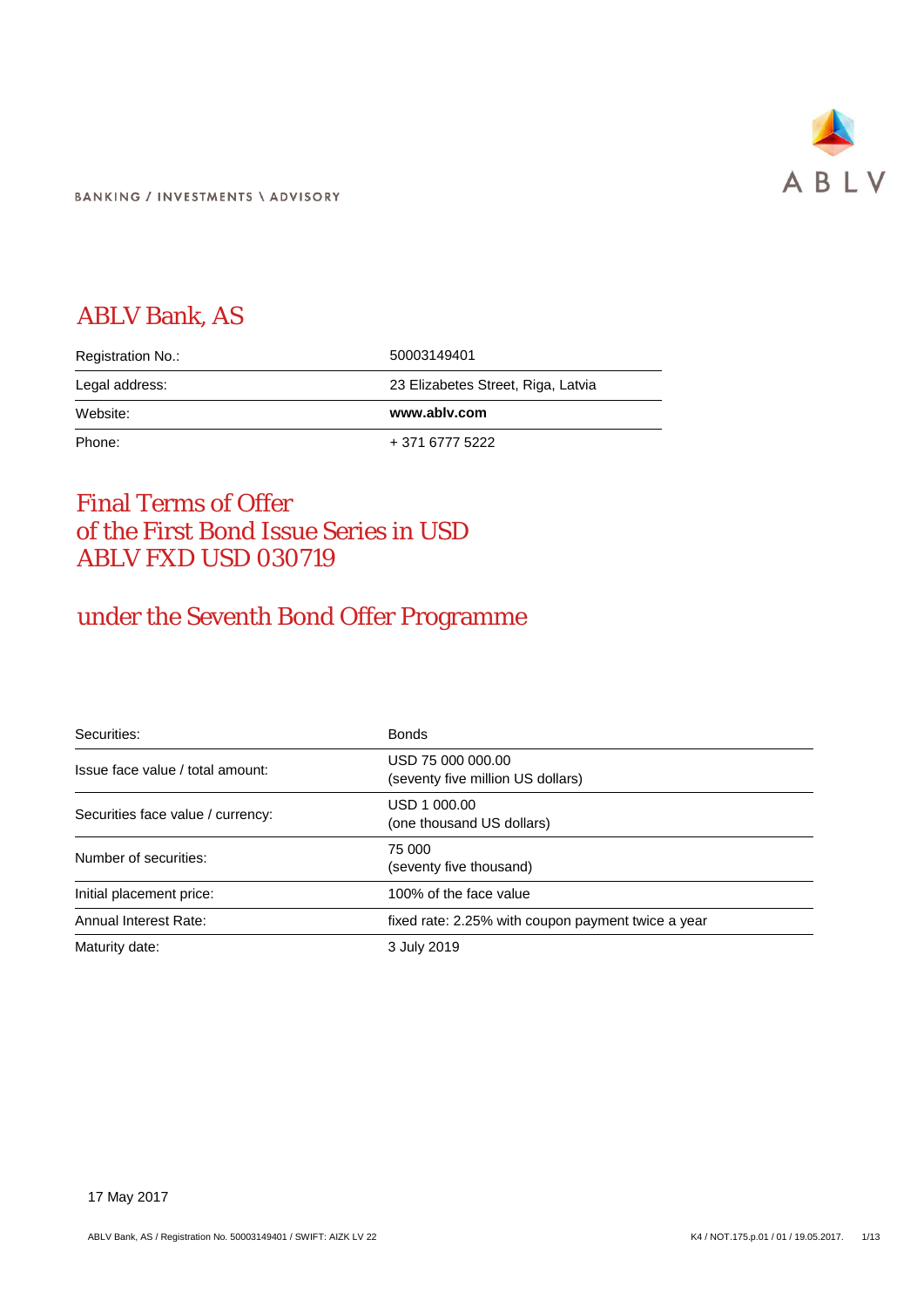## TABLE OF CONTENTS

| 2.  |  |
|-----|--|
| 3.  |  |
| 4.  |  |
| 5.  |  |
| 6.  |  |
| 7.  |  |
| 8.  |  |
| 9.  |  |
| 10. |  |

Appendixes include the Bond issue summary and the sample order form to be submitted by the Investor to conclude the financial instruments transaction.

Appendix 1: Bond issue summary.

Appendix 2: "Financial Instrument' Trade Order" form.

The Final Terms are prepared in accordance with the requirements of paragraph 4 of article 5 of the Directive 2003/71/EC of the European Parliament and of the Council.

The Final Terms shall be read together with ABLV Bank, AS Base Prospectus of the Seventh Bond Offer Programme. The Base Prospectus is published at the Issuer's website **www.ablv.com**. Full information on the Issuer and the Bond issue can be only obtained reading the Base Prospectus together with the Final Terms. The Bond issue summary is appended to these Final Terms.

#### **Notice**

Before making a decision on investing in the Bonds, any Investor shall independently and, if necessary, engaging an advisor, generally assess the information provided in the Base Prospectus and these Final Terms.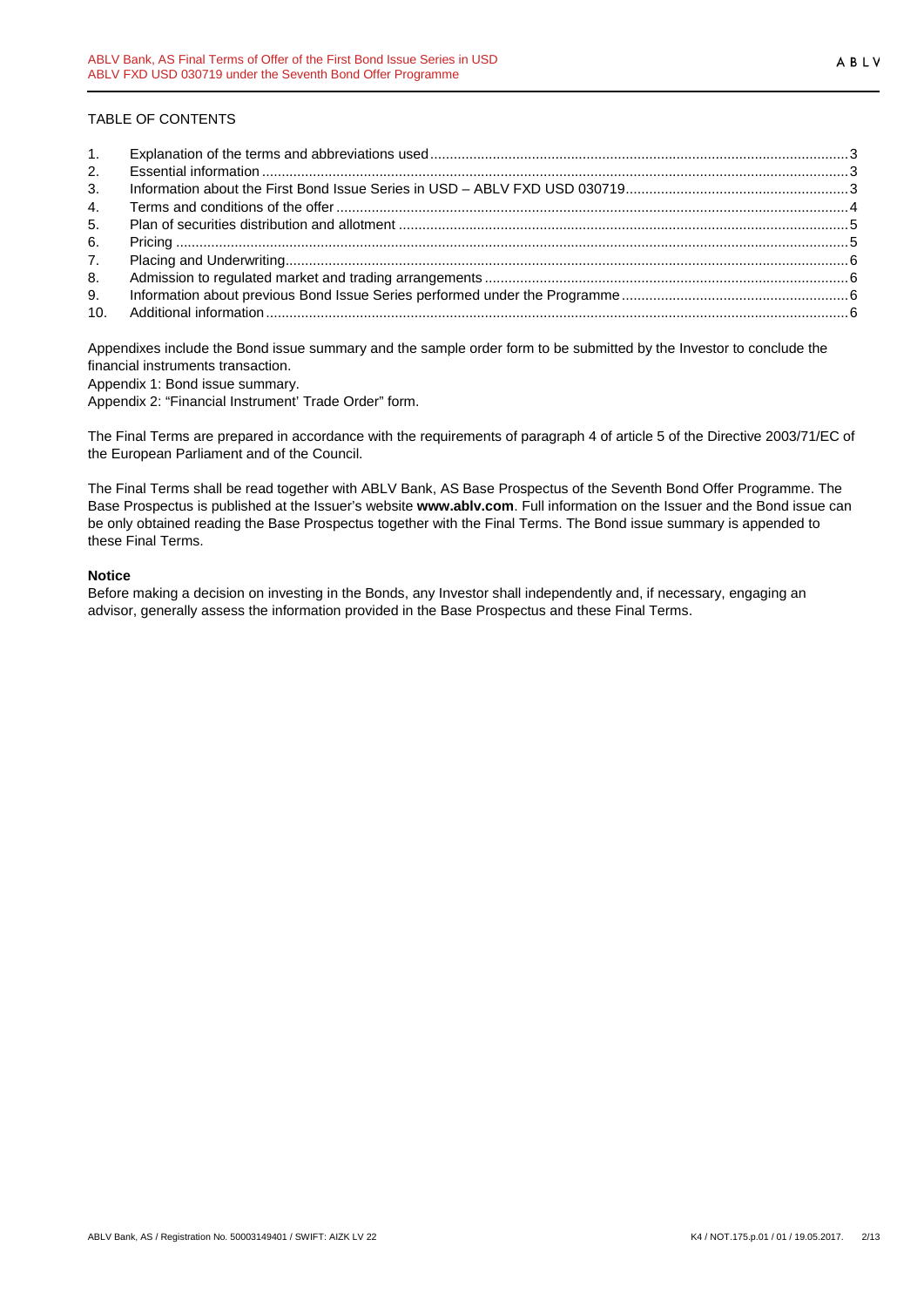# <span id="page-2-0"></span>**1. Explanation of the terms and abbreviations used**

**First Bond Issue Series in USD** or **ABLV FXD USD 030719** – the Bonds that are issued pursuant to ABLV Bank, AS Base Prospectus of the Seventh Bond Offer Programme and these Final Terms of Offer.

**Note:** the other terms and abbreviations used correspond to those included in the Base Prospectus.

# <span id="page-2-1"></span>**2. Essential information**

2.1. Interest of natural and legal persons involved in the issue/ offer N/A

# 2.2. Reasons for the offer

Objective of the First Bond Issue Series in USD shall be raising of funds that the Issuer will use for financing its operating activities, including without limitation:

- improvement of the ABLV Bank assets' and liabilities' distribution into maturity bands;
- increase and maintenance of the liquidity level required for activities of ABLV Bank.

## <span id="page-2-2"></span>**3. Information about the First Bond Issue Series in USD – ABLV FXD USD 030719 (under the Seventh Bond Offer Programme)**

| Issuer:                                       | ABLV Bank, AS                                                                                                                        |
|-----------------------------------------------|--------------------------------------------------------------------------------------------------------------------------------------|
| Securities:                                   | <b>Bonds</b>                                                                                                                         |
| ISIN:                                         | LV0000802270                                                                                                                         |
| Type of securities:                           | In bearer form                                                                                                                       |
| Class of securities:                          | Without restraint on alienation                                                                                                      |
| Collateral:                                   | Not secured with pledge                                                                                                              |
| Depository:                                   | Joint stock company Latvian Central Depository                                                                                       |
|                                               | Stock Exchange Nasdaq Riga                                                                                                           |
| Regulated market:                             | <b>Baltic Bond List</b>                                                                                                              |
| Currency of the Bond issue:                   | USD (US dollars)                                                                                                                     |
| Face value/total amount of the Bond issue:    | USD 75 000 000.00 <sup>1</sup>                                                                                                       |
|                                               | (seventy five million US dollars)                                                                                                    |
| Bond Face Value:                              | USD 1 000.00                                                                                                                         |
|                                               | (one thousand US dollars)                                                                                                            |
| Number of the Bonds:                          | 75 0001                                                                                                                              |
|                                               | (seventy five thousand)                                                                                                              |
|                                               | Fixed: 2.25%                                                                                                                         |
| Annual Interest Rate:                         | (two and 25/100 percent)                                                                                                             |
| Date of the Interest Income calculation:      | 5 working days before the Interest Income payment date                                                                               |
| Frequency and dates of the Interest Income    | Twice a year: on 3 July and 3 January,                                                                                               |
| payments:                                     | starting from 3 January 2018, ending on 3 July 2019                                                                                  |
| Maturity date of the Bonds:                   | 3 July 2019                                                                                                                          |
|                                               | • The Issuer shall be entitled to prematurely redeem the part of the<br>Bond issue the initial placement of which was not performed; |
| Premature redemption                          | The Issuer shall be entitled to prematurely redeem the Bonds that the<br>$\bullet$                                                   |
| (call option):                                | Issuer purchased in the secondary securities market or acquired                                                                      |
|                                               | otherwise in compliance with provisions of the normative acts,                                                                       |
|                                               | provided that normative acts contain no limitations with regard to such<br>redemption.                                               |
| Early repayment claim                         | The Investor shall not be entitled to claim the Face Value and accrued                                                               |
| (put option):                                 | interest to be repaid by the Issuer before maturity.                                                                                 |
| Arrangements for the amortisation of the loan | N/A                                                                                                                                  |
|                                               | Fixed interest rate is set for the Bonds. The Bond yield does not depend                                                             |
| Information on yield                          | on the changes in the base interest rate in the interbank market.                                                                    |
| Yield calculation method                      | Pursuant to paragraph 6.9 of the Base Prospectus                                                                                     |
| Representation of the Investors               | Pursuant to paragraph 6.15 of the Base Prospectus                                                                                    |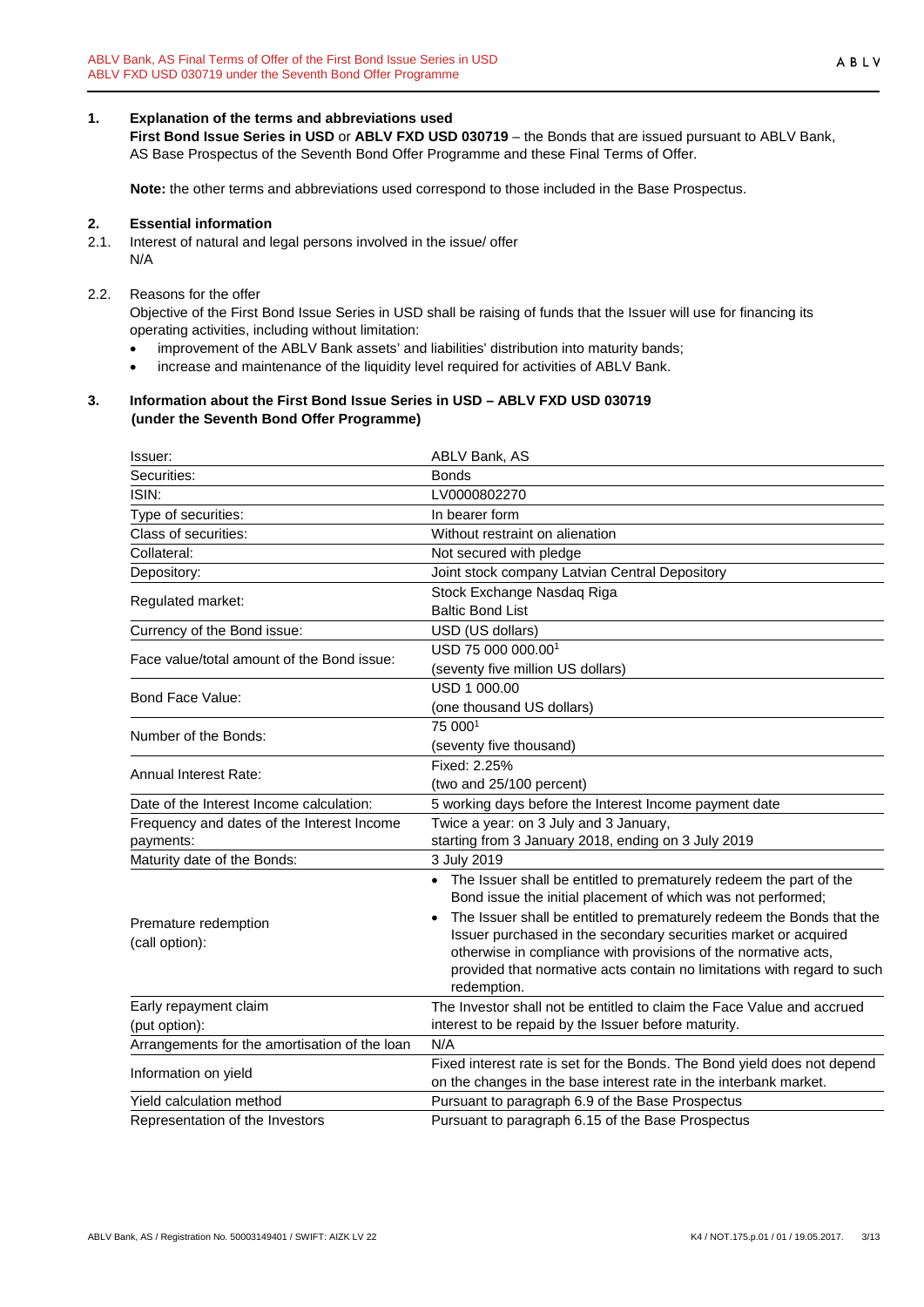|                                          | following decisions of ABLV Bank:                                                                                                                                                                                     |  |  |  |
|------------------------------------------|-----------------------------------------------------------------------------------------------------------------------------------------------------------------------------------------------------------------------|--|--|--|
|                                          | decision on the bond issue of the extraordinary meeting of                                                                                                                                                            |  |  |  |
|                                          | shareholders, dated 31 March 2017 (Minutes No. 1, paragraph 5.9);                                                                                                                                                     |  |  |  |
|                                          | decision of the Board on approving the Base Prospectus of the                                                                                                                                                         |  |  |  |
|                                          | Seventh Bond Offer Programme, dated 24 April 2017 (Minutes No.                                                                                                                                                        |  |  |  |
|                                          | $V-24$ , paragraph 1);                                                                                                                                                                                                |  |  |  |
| Decisions on the Bond issue              | decision of the Board on the Base Prospectus of the Seventh Bond<br>Offer Programme including recommendations of the Financial and<br>Capital Market Commission, dated 9 May 2017 (Minutes No. V-26,<br>paragraph 1); |  |  |  |
|                                          | decision of the Board on approval of ABLV Bank, AS Final Terms of<br>Offer of the First Bond Issue Series in USD -<br>ABLV FXD USD 030719 under the Seventh Bond Offer Programme,                                     |  |  |  |
|                                          | dated 17 May 2017 (Minutes No. V-31, paragraph 1).                                                                                                                                                                    |  |  |  |
| Issue date:                              | 3 July 2017                                                                                                                                                                                                           |  |  |  |
|                                          | Not later than on 22 May 2017, the information shall be published at the                                                                                                                                              |  |  |  |
| Public offer start date:                 | Issuer's website www.ably.com                                                                                                                                                                                         |  |  |  |
|                                          | The public offer start date is 25 May 2017                                                                                                                                                                            |  |  |  |
| Public offer end date:                   | 26 June 2017                                                                                                                                                                                                          |  |  |  |
|                                          | Pursuant to paragraph 9.4 of the Base Prospectus, the decision on                                                                                                                                                     |  |  |  |
| Decision on concluding the transactions: | concluding the transactions will be made on 29 June 2017                                                                                                                                                              |  |  |  |
| Settlement date:                         | 3 July 2017                                                                                                                                                                                                           |  |  |  |
|                                          |                                                                                                                                                                                                                       |  |  |  |

The Bonds are issued and public offering is performed pursuant to the

<sup>1</sup> Before the end of the public offer period, but not later than 4 (four) working days prior to the public offer end date, the Issuer may increase the Issue Series size. If amendments to the Final Terms are made, those shall be published in the same way as the Final Terms.

For the purposes of the Base Prospectus and these Final Terms, the Issuer shall be an institution that borrows funds by issuing the Bonds.

#### <span id="page-3-0"></span>**4. Terms and conditions of the offer**

4.1. Initial placement process

The initial placement process is described in paragraphs 9.3 and 9.4 of the Base Prospectus.

The total amount of the Issue is USD 75 000 000.00 (seventy five million US dollars).

The public offer start date is 25 May 2017.

A representative of the Investment Company or the Investor itself, provided it has a financial instruments account opened with ABLV Bank, shall submit an order to the Issuer, using the sample form "Financial Instruments' Trade Order" appended hereto, on working days from 08:30 till 18:30. The order may also be submitted electronically, using a corresponding order form in ABLV Bank Internetbank.

The public offer end date shall be 26 June 2017. Orders shall be accepted by ABLV Bank till the end of the working day, i.e., 18:30, or electronically – till the end of the day, i.e., 23:59.

Information about the order submission can be obtained:

- by phone:  $+37167002777$
- via e-mail: **ibas@ablv.com**

The orders submitted to the Issuer may not be altered or revoked.

- 4.2. A description of the possibility to reduce subscriptions and the manner for refunding excess amount paid by applicants N/A
- 4.3. Details of the minimum and/or maximum amount of application Pursuant to paragraph 9.3 of the Base Prospectus, maximum number of the Bonds that a single Investor may apply for is not set. The Investor may not apply for purchasing less than 1 (one) Bond.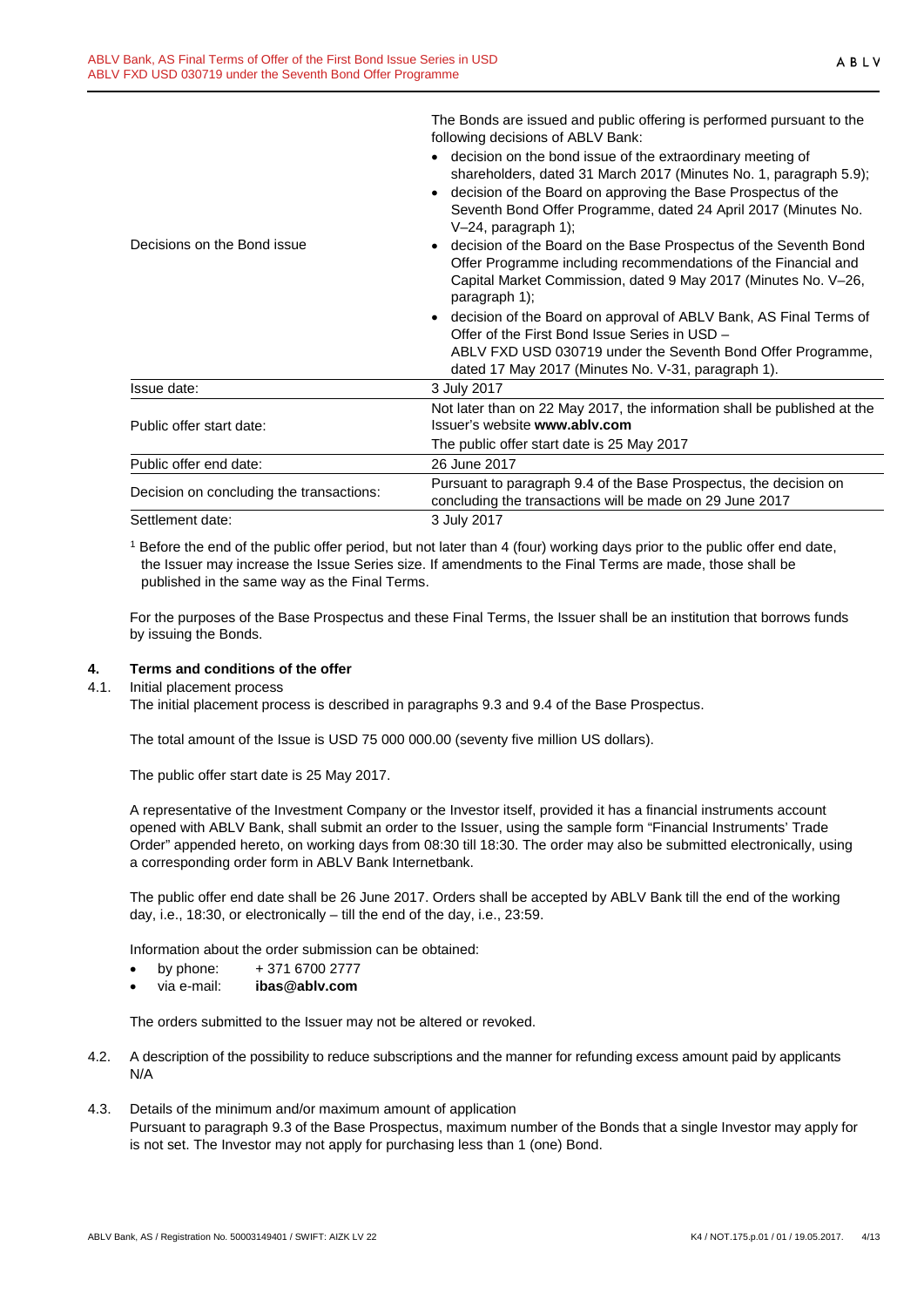Within this Bond Issue Series, settlement under initial placement transactions shall be performed as follows:

- not applying the DVP principle, if agreed so by the underwriter and the Investor, or
- applying the DVP principle, regulated by the respective LCD rules On DVP Settlement for OTC Transactions.

If the transaction parties agree on not applying the DVP principle, the moment of the Bonds' delivery and the moment of payment may be different. The Investor shall ensure funds in the respective account on the day agreed upon by the transaction parties, whereas the Bonds shall be credited to the Investor's account on the day agreed upon by the transaction parties.

DVP shall be executed on the T+2 day, where "T" stands for the day of concluding the Bond purchase transaction, and "2" is the 2nd (second) working day after the day of concluding the Bond purchase transaction.

The day of concluding the transaction shall be the day of making the decision on concluding the transaction – for this Series it is set to be 29 June 2017.

The settlement date shall be 3 July 2017.

4.5. Information about results

Pursuant to paragraph 9.6 of the Base Prospectus, information on the initial placement results will be published at the Issuer's website **www.ablv.com** within 10 (ten) working days after the public offer end date.

4.6. The procedure for the exercise of any right of pre-emption, the negotiability of subscription rights and the treatment of subscription rights not exercised. N/A

#### <span id="page-4-0"></span>**5. Plan of securities distribution and allotment**

- 5.1. Offering the Bonds simultaneously in the markets of two or more countries N/A
- 5.2. Notification to applicants of the Bond amount allotted The Bank shall send a confirmation of the concluded transaction to the Investor, following the procedure set forth in ABLV Capital Markets, IBAS, General Terms of Business. The General Terms of Business are available at the Issuer's website **[www.ablv.com](http://www.ablv.com/)**.

#### <span id="page-4-1"></span>**6. Pricing**

- 6.1. Initial placement price of a Bond Initial placement price of a Bond is set to be 100% of the Bond's face value. The Bond's face value is USD 1 000.00 (one thousand US dollars).
- 6.2. Pricing method

ABLV Bank Board will determine the Bonds' price depending on the situation in secondary market of similar securities then present and, in particular, based on evaluation of the demand in the securities market and yield of comparable market instruments. The price determined by ABLV Bank for the Bond Issue Series shall be the same for all Investors and shall remain constant throughout the whole initial placement period.

6.3. Application of expenses and taxes

Purchasing the Bonds during the initial placement period, the Investor will have to transfer just set Bond sale price to the Issuer for each Bond unit being purchased.

Additional expenses under the transaction, which might include, without limitation, fees for account opening, for transaction conclusion and execution, may vary in different Investment Companies, and the Investor can find those out in the respective Investment Company engaged by the Investor in concluding the Bonds' purchase transaction as intermediary. ABLV Bank will not receive the said fees and payments charged by other Investment Companies and shall not be responsible for those additional expenses.

The Issuer shall be responsible for withholding and payment of taxes in compliance with the procedures and amount stated in the Republic of Latvia normative acts. The Issuer shall not be responsible for payment of taxes where the Republic of Latvia normative acts do not stipulate the Issuer's duty to assess and withhold the tax amount before making Interest Income payments.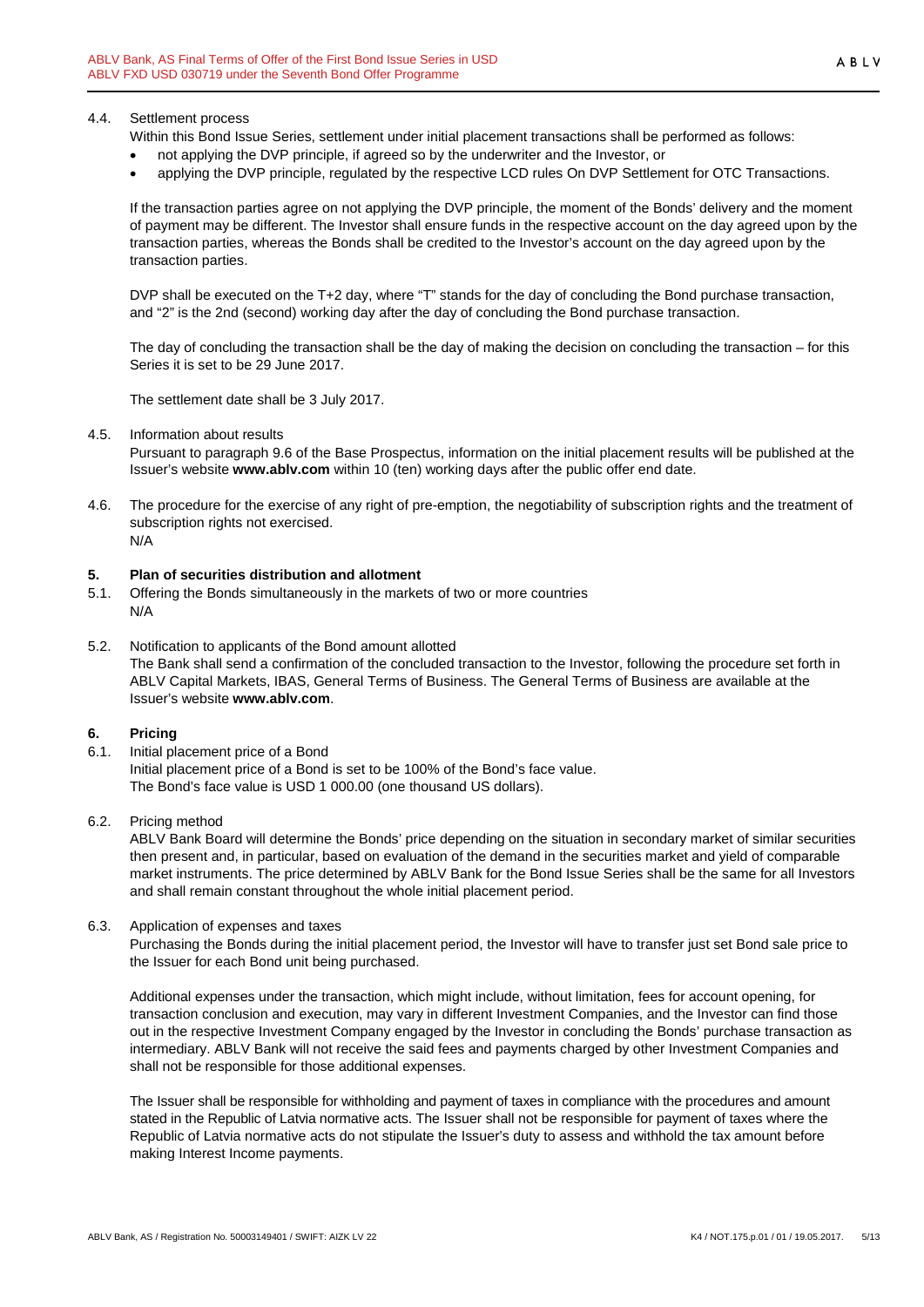## <span id="page-5-0"></span>**7. Placing and Underwriting**

- 7.1. Offer coordinator N/A
- 7.2. Depository Joint stock company Latvian Central Depository, legal address: 1 Vaļņu Street, Riga, Latvia.
- 7.3. Entities agreeing to underwrite the issue N/A
- 7.4. Time of reaching the underwriting agreement N/A

# <span id="page-5-1"></span>**8. Admission to regulated market and trading arrangements**

- Term and conditions of admission to regulated market Pursuant to paragraph 10.1 of the Base Prospectus, application for admitting the Bonds to the regulated market will be prepared in accordance with the Stock Exchange requirements and submitted within 3 (three) months after the end of the initial placement at the latest.
- 8.2. Regulated market Stock Exchange Nasdaq Riga, Baltic Bond List.
- 8.3. Entities which have a firm commitment to act as intermediaries in secondary trading, providing liquidity through bid and offer rates and description of the main terms of their commitment N/A

## <span id="page-5-2"></span>**9. Information about previous Bond Issue Series performed under the Programme**

- Three issues performed under ABLV Bank, AS, Second Offer Programme,
- Three issues performed under ABLV Bank, AS, Third Offer Programme,
- One issue performed under ABLV Bank, AS, Fourth Offer Programme,
- Seven issues performed under ABLV Bank, AS, Fifth Offer Programme and
- Seven issues performed under ABLV Bank, AS, Sixth Offer Programme

have been included in the Baltic Bond List of the Stock Exchange Nasdaq Riga regulated markets.

Simultaneously with the First Bond Issue Series in USD, the following public offering is performed under the Seventh Bond Offer Programme First Bond Issue Series in EUR – ABLV FXD EUR 030719 – straight 2-year bonds. The Final Terms of this issue is available at ABLV Bank, AS website **www.ablv.com.**

The Investors can find the information about issues performed under the Second, Third, Fourth, Fifth, Sixth and Seventh Offer Programmes and their Final Terms at ABLV Bank, AS website **[www.ablv.com](http://www.ablv.com/)**.

#### <span id="page-5-3"></span>**10. Additional information**

- 10.1. Advisors connected with the Bond issue N/A
- 10.2. Information about the Bond issue provided by third parties N/A
- 10.3. Credit ratings assigned to the Bonds N/A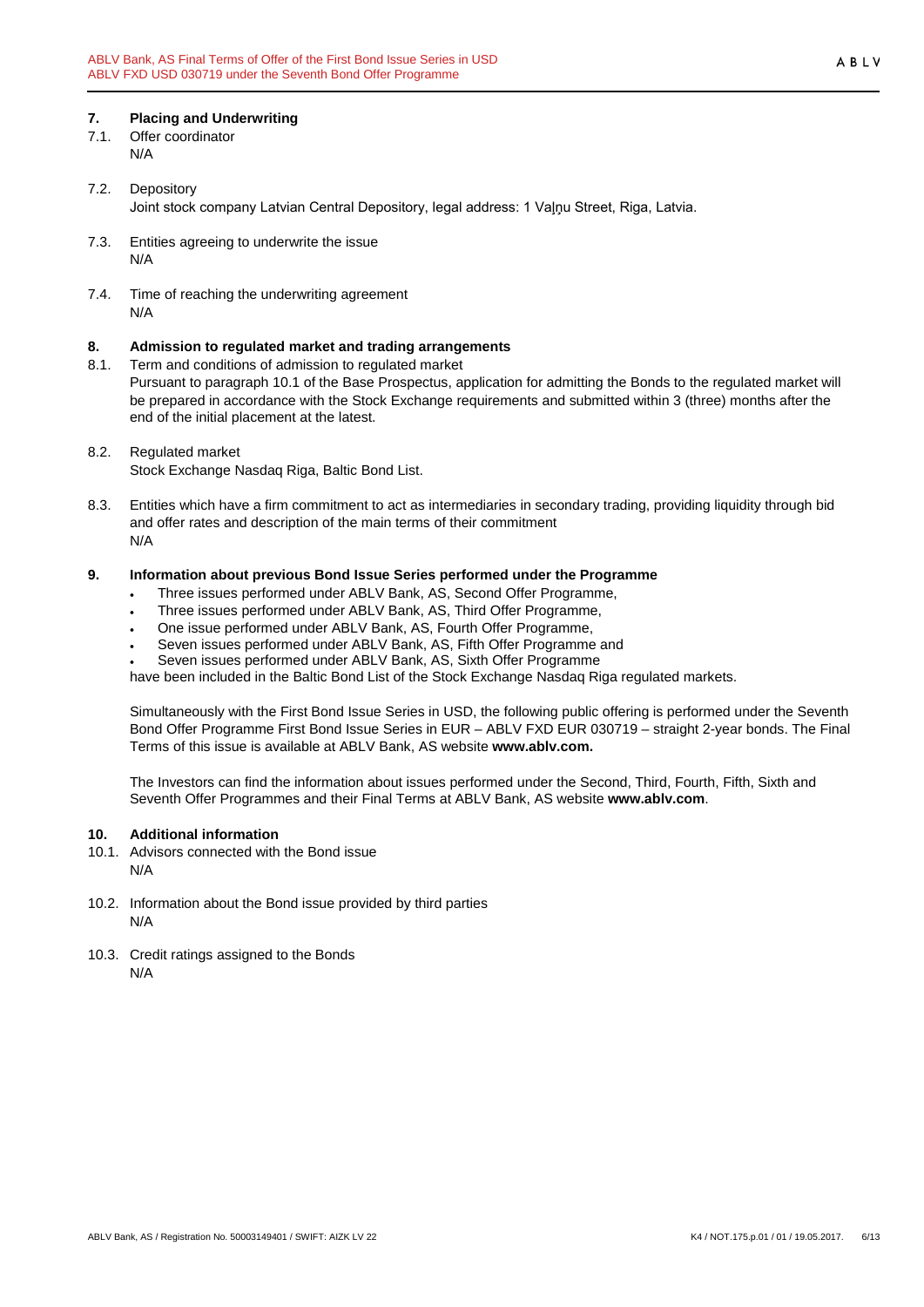| Name, surname           | <b>Position held</b>                                                   | <b>Signature</b> |
|-------------------------|------------------------------------------------------------------------|------------------|
| Ernests Bernis          | Chairman of the Board.<br>Chief Executive Officer (CEO)                |                  |
| Vadims Reinfelds        | Deputy Chairman of the Board,<br>Deputy Chief Executive Officer (dCEO) |                  |
| Māris Kannenieks        | Member of the Board.<br>Chief Financial Officer (CFO)                  |                  |
| Edgars Pavlovičs        | Member of the Board.<br>Chief Risk Officer (CRO)                       |                  |
| Aleksandrs Pāže         | Member of the Board.<br>Chief Compliance Officer (CCO)                 |                  |
| <b>Rolands Citajevs</b> | Member of the Board,<br>Chief Information Officer (CIO)                |                  |
| Romans Surnačovs        | Member of the Board,<br>Chief Operating Officer (COO)                  |                  |

The Final Terms were approved at ABLV Bank, AS Board session on 17 May 2017.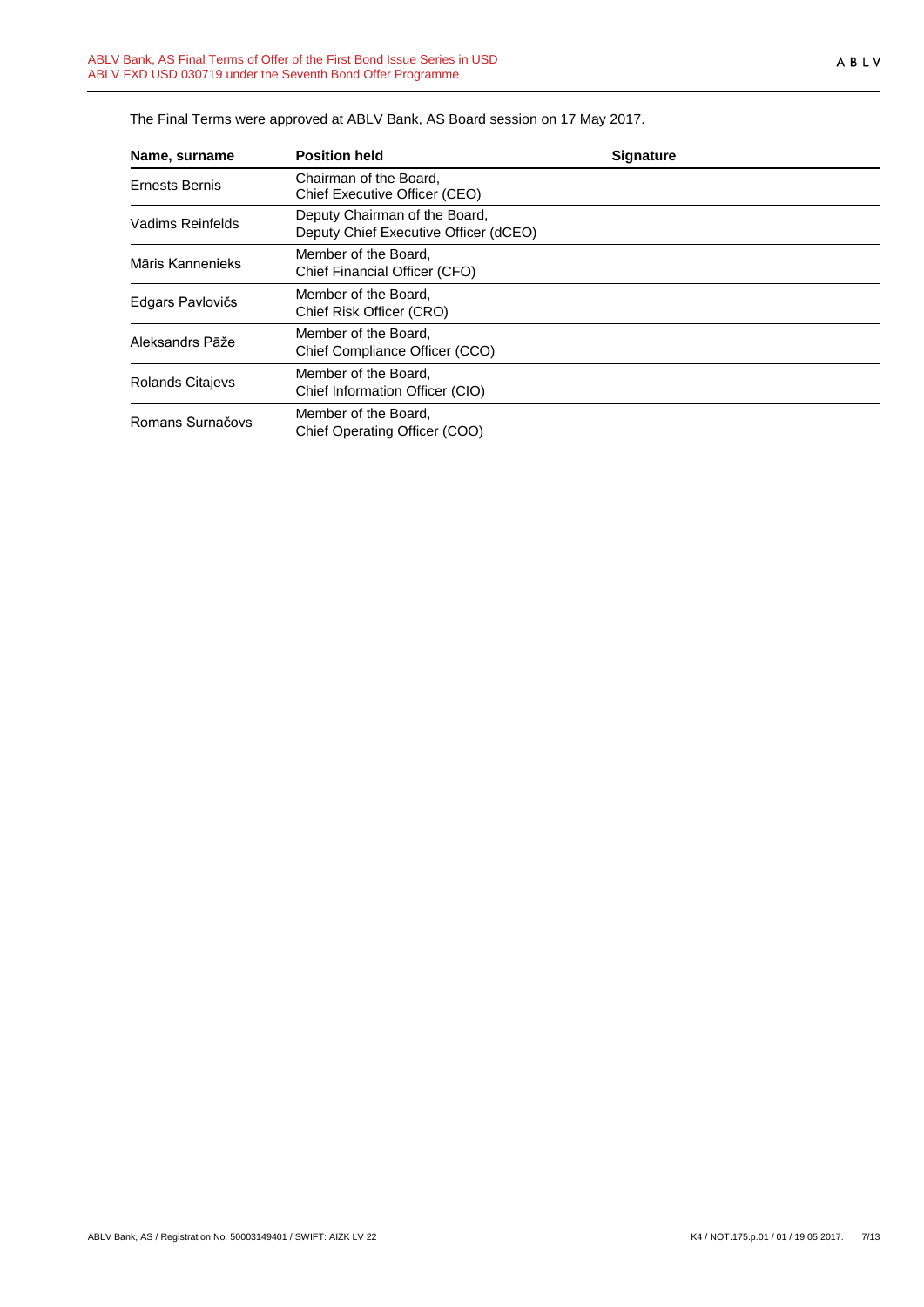Appendix 1

#### **Section A. Introduction and warnings**

The summary shall be deemed the introduction of the Base Prospectus.

Any decision on investing in the Bonds shall be based on the Investor's judgement on the whole Base Prospectus and the respective Final Terms of the Bond issue.

Should any claim be lodged to a court regarding the information provided in the Base Prospectus, if necessary, the Investor lodging the claim to a court in accordance with normative acts of the respective member state shall cover the

A.1 costs of translating the Base Prospectus before the proceedings are initiated. The persons responsible for the information provided in the Base Prospectus, including persons that translated the same and applied for its notification, may be held civilly liable only where the summary is misleading, inaccurate, or inconsistent with other sections of the Base Prospectus, or fails to provide the most essential information that would aid the Investors when considering whether to invest in the Bonds.

 $A.2 N/A$ 

#### **Section B. Issuer**

| B.1  | Legal and commercial<br>name of the Issuer                                                                                                    | ABLV Bank, AS.                                                                                                                                                                                                                                                                                                        |
|------|-----------------------------------------------------------------------------------------------------------------------------------------------|-----------------------------------------------------------------------------------------------------------------------------------------------------------------------------------------------------------------------------------------------------------------------------------------------------------------------|
| B.2  | The domicile and<br>legal form of the<br>Issuer, the legislation<br>under which the<br>Issuer operates and<br>its country of<br>incorporation | ABLV Bank is a joint stock company registered in the Republic of Latvia, which carries out its<br>operations in accordance with the Republic of Latvia legal acts, the European Union normative<br>acts, and the issued licence that allows rendering all financial services stated in the Credit<br>Institution Law. |
|      | $B.3 - B.4.a$                                                                                                                                 | N/A                                                                                                                                                                                                                                                                                                                   |
| B.4b | Description of any<br>known trends<br>affecting the Issuer<br>and the industries in<br>which it operates                                      | As at the day of producing the Final Terms, there is no information on any detected trends,<br>events, claims, or obligations that might have significant negative effect on further operations of<br>ABLV Bank, AS or the Republic of Latvia credit institution sector.                                              |
|      |                                                                                                                                               | The information provided in the table below completely matches that presented in ABLV Bank                                                                                                                                                                                                                            |

The information provided in the table below completely matches that presented in ABLV Bank consolidated report for the year 2016.

|     |                                       |    |                                                        | Country<br>Οf<br>incorpo- | Registration |                                     | Share in<br>capital | Share in<br>the the entity's<br>entity's capital with<br>voting |
|-----|---------------------------------------|----|--------------------------------------------------------|---------------------------|--------------|-------------------------------------|---------------------|-----------------------------------------------------------------|
|     |                                       |    | Nº Company                                             | ration                    | number       | <b>Business profile</b>             | $(\%)$              | rights (%)                                                      |
|     |                                       |    | ABLV Bank, AS                                          | LV                        | 50003149401  | <b>Financial services</b>           | 100                 | 100                                                             |
|     |                                       | 2. | ABLV Bank Luxembourg, S.A.                             | LU                        | B 162048     | <b>Financial services</b>           | 100                 | 100                                                             |
|     |                                       | 3. | <b>ABLV Consulting Services, AS</b>                    | LV                        | 40003540368  | Consulting<br>services              | 100                 | 100                                                             |
| B.5 | Issuer's position within<br>the group | 4. | <b>ABLV Advisory Services, SIA</b>                     | LV                        | 40103964811  | Consulting<br>services              | 100                 | 100                                                             |
|     |                                       | 5. | <b>ABLV Corporate Services</b><br>Holding Company, SIA | LV                        | 40103799987  | Holding company                     | 100                 | 100                                                             |
|     |                                       | 6. | ABLV Corporate Services, SIA                           | LV                        | 40103283479  | Consulting<br>services              | 100                 | 100                                                             |
|     |                                       | 7. | <b>ABLV Corporate Services, LTD</b>                    | CY                        | HE273600     | Consulting<br>services              | 100                 | 100                                                             |
|     |                                       | 8. | <b>ABLV Capital Markets, IBAS</b>                      | LV                        | 40003814705  | <b>Financial services</b>           | 90                  | 100                                                             |
|     |                                       | 9. | ABLV Asset Management, IPAS                            | LV                        | 40003814724  | <b>Financial services</b>           | 90                  | 100                                                             |
|     |                                       |    | 10. PEM, SIA                                           | LV                        | 40103286757  | Investment<br>project<br>management | 51                  | 51                                                              |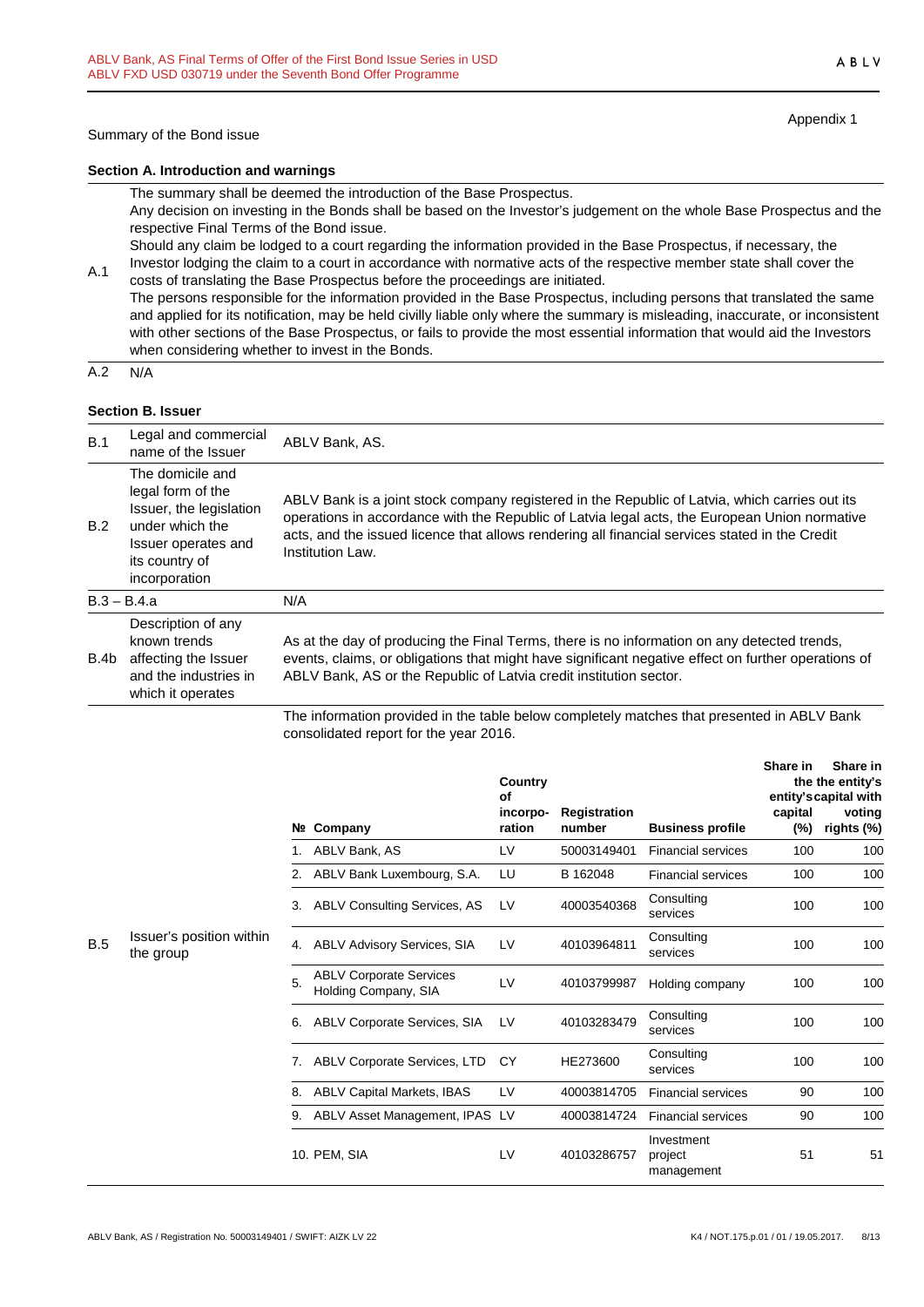|     |                                             | Country<br>οf<br>incorpo- | <b>Registration</b> |                                                                    | Share in<br>capital | Share in<br>the the entity's<br>entity's capital with<br>voting |
|-----|---------------------------------------------|---------------------------|---------------------|--------------------------------------------------------------------|---------------------|-----------------------------------------------------------------|
|     | Nº Company                                  | ration                    | number              | <b>Business profile</b>                                            | $(\%)$              | rights (%)                                                      |
|     | 11. PEM 1, SIA                              | LV                        | 40103551353         | Wholesale trade<br>services of other<br>machinery and<br>equipment | 51                  | 51                                                              |
| 12. | <b>ABLV Private Equity Fund</b><br>2010, KS | LV                        | 40103307758         | Investment<br>activities                                           |                     |                                                                 |
|     | 13. New Hanza Capital, AS                   | LV                        | 50003831571         | Holding company                                                    | 88                  | 88                                                              |
|     | 14. NHC 1, SIA                              | LV                        | 50103247681         | Investments in<br>real estate                                      | 88                  | 88                                                              |
|     | 15. NHC 2, SIA                              | LV                        | 40103963977         | Investments in<br>real estate                                      | 88                  | 88                                                              |
|     | 16. NHC 3, SIA                              | LV                        | 50103994841         | Investments in<br>real estate                                      | 88                  | 88                                                              |
|     | 17. NHC 4, SIA                              | LV                        | 40203032424         | Investments in<br>real estate                                      | 88                  | 88                                                              |
|     | 18. NHC 5, SIA                              | LV                        | 50203032411         | Investments in<br>real estate                                      | 88                  | 88                                                              |
|     | 19. NHC 6, SIA                              | LV                        | 40203032439         | Investments in<br>real estate                                      | 88                  | 88                                                              |
|     | 20. Pillar, SIA                             | LV                        | 40103554468         | Holding company                                                    | 100                 | 100                                                             |
|     | 21. Pillar Holding Company, KS              | LV                        | 40103260921         | Holding company                                                    | 100                 | 100                                                             |
|     | 22. Pillar 3, SIA                           | LV                        | 40103193067         | Real estate<br>transactions                                        | 100                 | 100                                                             |
|     | 23. Pillar 4 & 6, SIA                       | LV                        | 40103210494         | Real estate<br>transactions                                        | 100                 | 100                                                             |
|     | 24. Pillar 7 & 8, SIA                       | LV                        | 40103240484         | Real estate<br>transactions                                        | 100                 | 100                                                             |
|     | 25. Pillar 9, SIA                           | LV                        | 40103241210         | Real estate<br>transactions                                        | 100                 | 100                                                             |
|     | 26. Pillar 11, SIA                          | LV                        | 40103258310         | Real estate<br>transactions                                        | 100                 | 100                                                             |
|     | 27. Pillar 2, 12 & 14, SIA                  | LV                        | 50103313991         | Real estate<br>transactions                                        | 100                 | 100                                                             |
|     | 28. Pillar 18, SIA                          | LV                        | 40103492079         | Real estate<br>transactions                                        | 100                 | 100                                                             |
|     | 29. Pillar 19, SIA                          | LV                        | 40103766952         | Real estate<br>transactions                                        | 100                 | 100                                                             |
|     | 30. Pillar 20, SIA                          | LV                        | 40103903056         | Real estate<br>transactions                                        | 100                 | 100                                                             |
|     | 31. Pillar 21, SIA                          | LV                        | 40103929286         | Real estate<br>transactions                                        | 100                 | 100                                                             |
|     | 32. Pillar 22, SIA                          | LV                        | 50103966301         | Real estate<br>transactions                                        | 100                 | 100                                                             |
|     | 33. Pillar Management, SIA                  | LV                        | 40103193211         | Real estate<br>management and<br>administration                    | 100                 | 100                                                             |
|     | 34. Pillar RE Services, SIA                 | LV                        | 40103731804         | Parking<br>management                                              | 100                 | 100                                                             |
|     | 35. Pillar Contractor, SIA                  | LV                        | 40103929498         | Management and<br>coordination of<br>construction<br>processes     | 100                 | 100                                                             |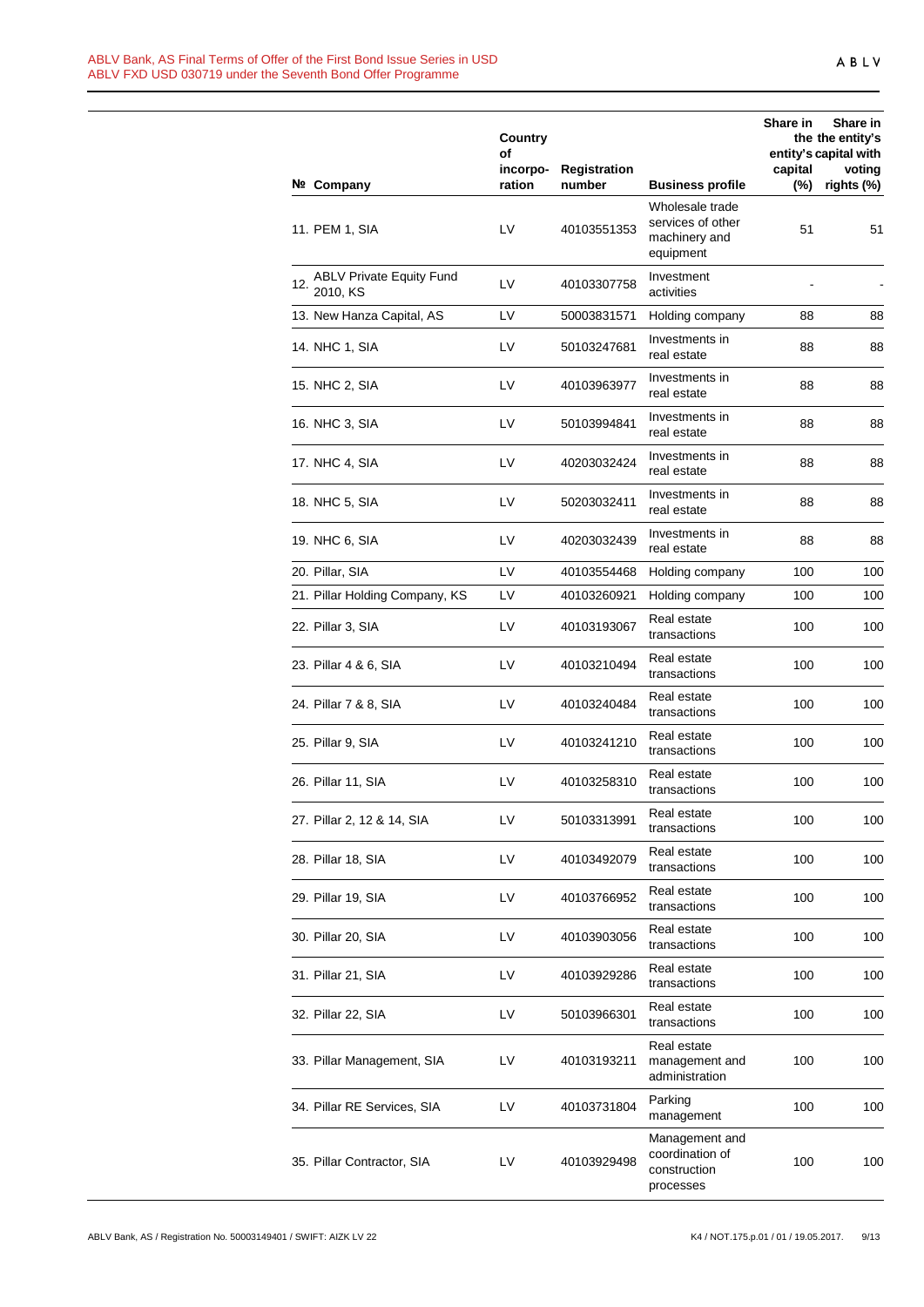|             |                                                                                                                                | Nº Company                                                                                                                                                               | Country<br>of<br>incorpo-<br>ration | <b>Registration</b><br>number | <b>Business profile</b>                   | Share in<br>capital<br>$(\%)$ | Share in<br>the the entity's<br>entity's capital with<br>voting<br>rights (%) |
|-------------|--------------------------------------------------------------------------------------------------------------------------------|--------------------------------------------------------------------------------------------------------------------------------------------------------------------------|-------------------------------------|-------------------------------|-------------------------------------------|-------------------------------|-------------------------------------------------------------------------------|
|             |                                                                                                                                | 36. Pillar Architekten, SIA                                                                                                                                              | LV                                  | 40103437217                   | Designing and<br>designers<br>supervision | 100                           | 100                                                                           |
|             |                                                                                                                                | 37. Pillar Development, SIA                                                                                                                                              | LV                                  | 40103222826                   | Infrastructure<br>maintenance             | 100                           | 100                                                                           |
|             |                                                                                                                                | 38. Pillar Utilities, SIA                                                                                                                                                | LV                                  | 40103693339                   | Infrastructure<br>management              | 100                           | 100                                                                           |
|             |                                                                                                                                | 39. ABLV Building Complex, SIA                                                                                                                                           | LV                                  | 40203037667                   | Investments in<br>real estate             | 100                           | 100                                                                           |
| $B.6 - B.8$ |                                                                                                                                | N/A                                                                                                                                                                      |                                     |                               |                                           |                               |                                                                               |
| B.9         | Profit forecast and<br>assessment                                                                                              | ABLV Bank made no profit forecasts for the following periods of operations.                                                                                              |                                     |                               |                                           |                               |                                                                               |
| <b>B.10</b> | Reservations in the<br>audit report on the<br>financial information                                                            | ABLV Bank audited financial report for the year 2016 contains no reservations.                                                                                           |                                     |                               |                                           |                               |                                                                               |
| <b>B.11</b> |                                                                                                                                | N/A                                                                                                                                                                      |                                     |                               |                                           |                               |                                                                               |
|             |                                                                                                                                | <b>Performance indicators</b>                                                                                                                                            |                                     |                               | 2015                                      |                               | 2016                                                                          |
|             |                                                                                                                                | <b>Financial indicators, EUR'000</b>                                                                                                                                     |                                     |                               |                                           |                               |                                                                               |
|             |                                                                                                                                | Operating income                                                                                                                                                         |                                     |                               | 126 319                                   |                               | 141 875                                                                       |
|             |                                                                                                                                | Operating expense                                                                                                                                                        |                                     |                               | 51 933                                    |                               | 59 914                                                                        |
|             |                                                                                                                                | Profit or loss before taxes                                                                                                                                              |                                     |                               | 74 563                                    |                               | 81 961                                                                        |
|             | Selected historical key                                                                                                        | Balance sheet data, EUR'000                                                                                                                                              |                                     |                               |                                           |                               |                                                                               |
|             | financial information<br>and any changes to it                                                                                 | Assets                                                                                                                                                                   |                                     |                               | 4 928 121                                 |                               | 3 849 586                                                                     |
| B.12        | since the date of the                                                                                                          | Deposits                                                                                                                                                                 |                                     |                               | 3793192                                   |                               | 2 901 824                                                                     |
|             | last published audited                                                                                                         | Loans                                                                                                                                                                    |                                     |                               | 873 499                                   |                               | 1 012 146                                                                     |
|             | financial reports                                                                                                              | Shareholders' equity                                                                                                                                                     |                                     |                               | 281 453                                   |                               | 321 802                                                                       |
|             |                                                                                                                                | ABLV Bank forecasts contain no adverse changes since the date of its last published audited<br>financial report.                                                         |                                     |                               |                                           |                               |                                                                               |
|             |                                                                                                                                | There are no significant changes in the financial or trading position of ABLV Bank detected<br>subsequent to the period covered by the historical financial information. |                                     |                               |                                           |                               |                                                                               |
| B.13        | Events particular to the<br>Issuer which are to a<br>material extent relevant<br>to the evaluation of the<br>Issuer's solvency | Recently there were no detected events particular to ABLV Bank which are to a material extent<br>relevant to the evaluation of the Issuer's solvency.                    |                                     |                               |                                           |                               |                                                                               |
| B.14        | Issuer's dependence<br>on other entities within<br>the group                                                                   | ABLV Bank is not dependent upon other entities within the ABLV Bank group.                                                                                               |                                     |                               |                                           |                               |                                                                               |
| <b>B.15</b> | Issuer's principal<br>activities                                                                                               | ABLV Bank principal activities are rendering of financial services.                                                                                                      |                                     |                               |                                           |                               |                                                                               |
| B.16        | Control over the Issuer                                                                                                        | As at the moment of the Prospectus approval, no shareholder controls the Issuer.                                                                                         |                                     |                               |                                           |                               |                                                                               |
| B.17        | Credit ratings                                                                                                                 | No credit ratings are assigned to ABLV Bank by credit rating agencies registered and/or<br>certified according to Regulation No 1060/2009 on credit rating agencies.     |                                     |                               |                                           |                               |                                                                               |
|             | $B.18 - B.50$                                                                                                                  | N/A                                                                                                                                                                      |                                     |                               |                                           |                               |                                                                               |
|             |                                                                                                                                |                                                                                                                                                                          |                                     |                               |                                           |                               |                                                                               |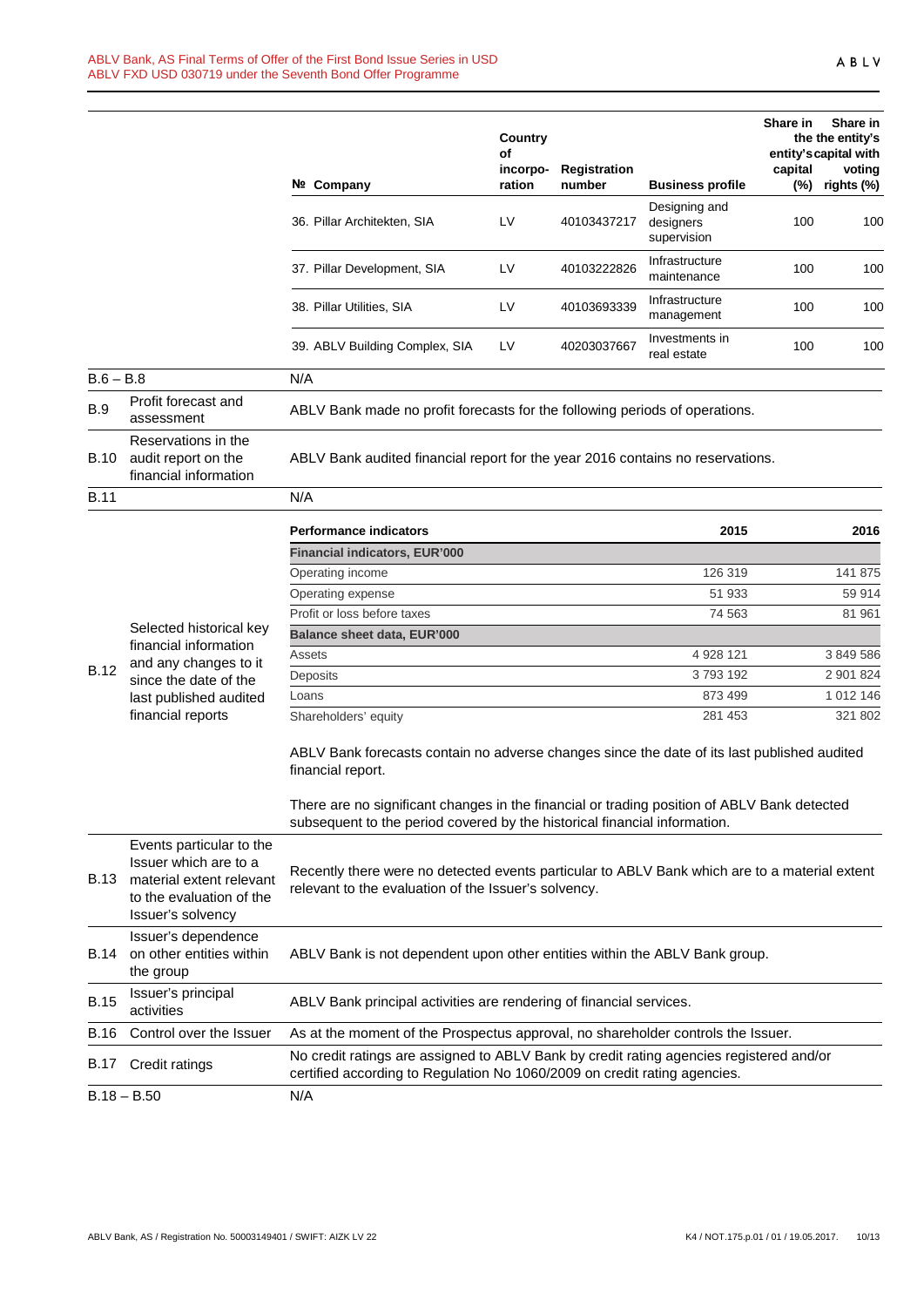|             | <b>Section C. Securities</b>                                |                                                                                                                                                                                                                                                                                 |
|-------------|-------------------------------------------------------------|---------------------------------------------------------------------------------------------------------------------------------------------------------------------------------------------------------------------------------------------------------------------------------|
| C.1         | <b>Bond details</b>                                         | Bonds issued under the First Bond Issue Series in USD - ABLV FXD USD 030719<br>(ISIN LV0000802270) are dematerialized bearer securities without restraint on alienation.                                                                                                        |
| C.2         | Currency of the<br>Bond issue                               | USD (US dollars).                                                                                                                                                                                                                                                               |
| $C.3 - C.4$ |                                                             | N/A                                                                                                                                                                                                                                                                             |
| C.5         | Restrictions on the<br>free transferability of<br>the Bonds | The Bonds are freely transferrable securities that represent the Issuer's debt to the Bondholders<br>without additional collateral. The Bonds are dematerialized bearer securities without restraint on<br>alienation - transferrable securities.                               |
| $C.6 - C.7$ |                                                             | N/A                                                                                                                                                                                                                                                                             |
|             |                                                             | Division of the Bonds into categories<br>The Bonds are not supposed to be divided into categories. Pursuant to these Final Terms,<br>straight Bonds are supposed to be issued.                                                                                                  |
|             |                                                             | Limitations to the rights attached to the Bonds<br>The Bonds are freely transferrable securities without restraint on their alienation.                                                                                                                                         |
|             |                                                             | <b>Interest Rate</b><br>The Annual Interest Rate is fixed, and it is equal to 2.25% (p.a.).                                                                                                                                                                                     |
| C.8,<br>C.9 | Rights attached to<br>the Bonds                             | The date from which interest becomes payable and the due dates for interest<br>The Interest Income shall be accrued starting from 3 July 2017. The Interest Income shall be<br>paid twice a year: on 3 July and 3 January, starting from 3 January 2018, ending on 3 July 2019. |
|             |                                                             | Bond maturity date and repayment procedures<br>The Investor shall receive the Bond Face Value as a lump-sum payment on 3 July 2019.                                                                                                                                             |
|             |                                                             | Bond yield<br>Fixed rate is applied to the Bonds, and therefore the yield does not change.                                                                                                                                                                                      |
|             |                                                             | Representatives of debt security holders<br>Holders of the debt securities may freely determine representatives for exercising the rights<br>attached to the Bonds.                                                                                                             |
| C.10        |                                                             | N/A                                                                                                                                                                                                                                                                             |
| C.11        | Admission of the Bonds<br>to the<br>regulated market        | The Bonds are supposed to be admitted to the regulated market – Baltic Bond List of Nasdaq<br>Riga Stock Exchange.                                                                                                                                                              |
| C.12        | Minimum face value<br>of the issue                          | Pursuant to paragraph 9.3 of the Base Prospectus, the Investor may not apply for purchasing<br>less than 1 (one) Bond.                                                                                                                                                          |
|             | $C.13 - C.22$                                               | N/A                                                                                                                                                                                                                                                                             |

#### **Section D. Risks**

| D.1 |                                     | N/A                                                                                                                                                                                                                                                                                                                                                                                                     |
|-----|-------------------------------------|---------------------------------------------------------------------------------------------------------------------------------------------------------------------------------------------------------------------------------------------------------------------------------------------------------------------------------------------------------------------------------------------------------|
|     |                                     | In carrying out its operating activities, ABLV Bank is subject to various risks. Most significant<br>risks that may decrease the Issuer's ability to perform its obligations.                                                                                                                                                                                                                           |
|     |                                     | Credit risk<br>1.<br>Credit risk is exposure to potential losses in case of ABLV Bank counterparty or debtor<br>being unable to pay the contractual obligations to ABLV Bank.                                                                                                                                                                                                                           |
| D.2 | Key information<br>on the key risks | Liquidity risk<br>2.<br>Liquidity is ABLV Bank ability to maintain or ensure sufficient cash flow to meet the<br>expected (everyday) or sudden (critical) need for the same in order to provide financing<br>for asset growth or discharge the financial obligations in a due time. This means the ability<br>to turn assets into cash with minimal loss or ensure reasonably priced credit facilities. |
|     |                                     | 3. Currency exchange rate fluctuation risk<br>ABLV Bank is exposed to negative effects of fluctuations in the foreign currency<br>exchange rates on its financial position and cash flow.                                                                                                                                                                                                               |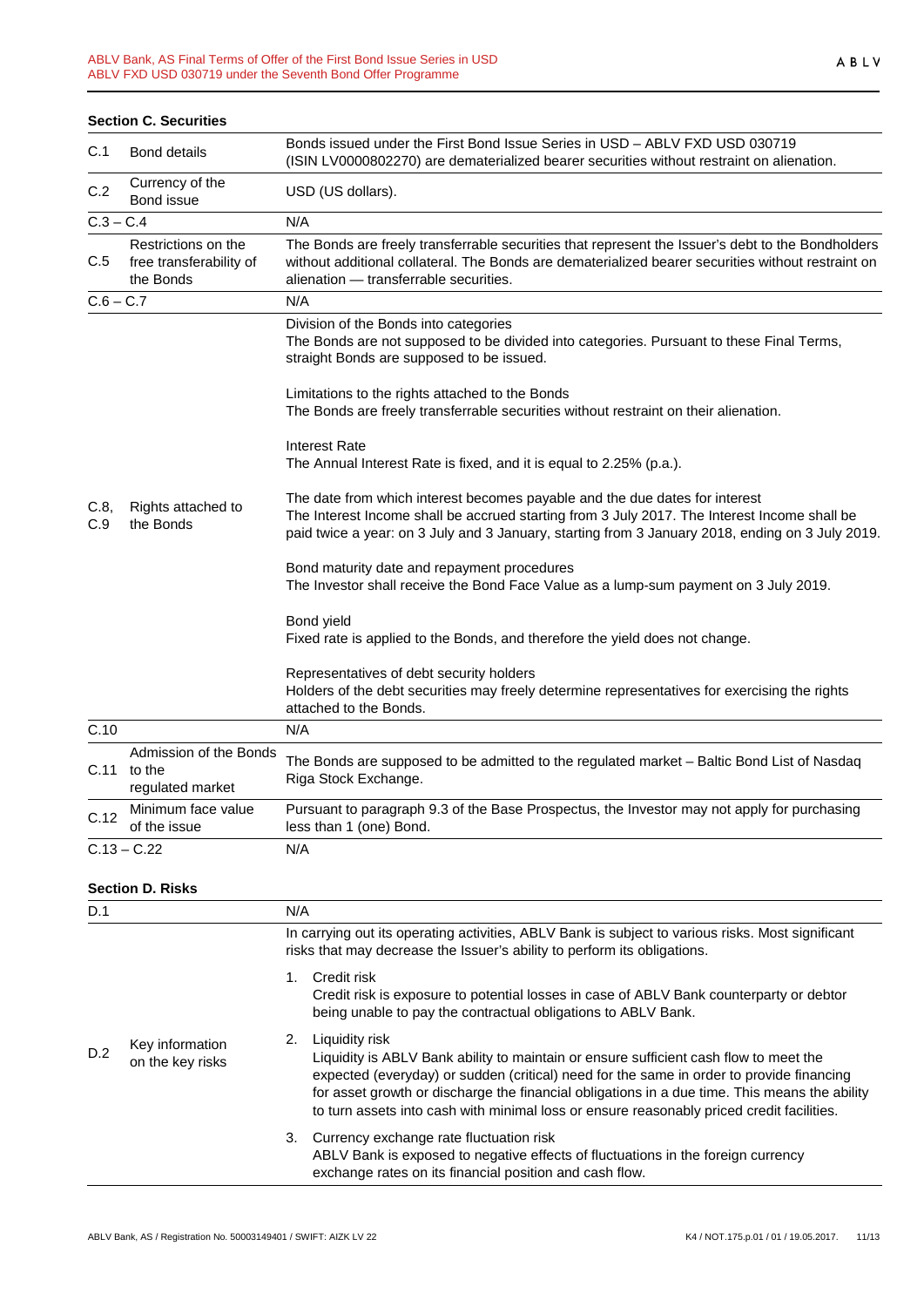|              |                                                   |     | 4. Interest rate risk<br>Interest rate risk represents the adverse effect of the market interest rate fluctuations on<br>ABLV Bank financial position.                                                                                                                                                                                                                                                                                                                                              |
|--------------|---------------------------------------------------|-----|-----------------------------------------------------------------------------------------------------------------------------------------------------------------------------------------------------------------------------------------------------------------------------------------------------------------------------------------------------------------------------------------------------------------------------------------------------------------------------------------------------|
|              |                                                   | 5.  | Non-financial risks<br>During the course of its operations, ABLV Bank encounters also non-financial risks<br>(including operational risk, reputational risk, etc.) with exposure to sudden loss. The<br>cause of such risks may be, for instance, clerical errors or fraud, break-downs in<br>information systems, insufficient internal control and procedures, etc.                                                                                                                               |
|              |                                                   |     | 6. Competition risk<br>As at the end of 2016, 86% of total deposits with ABLV Bank were the deposits placed by<br>foreign clients. Consequently, operations of the Issuer are only partly subject to<br>competition risk in the local market.                                                                                                                                                                                                                                                       |
|              |                                                   | 7.  | Legal risk (incl. tax)<br>The risk related to amendments in laws, regulations, and other legal acts, or to<br>implementation of new legal acts, which may result in reorientation of the Issuer's<br>activities or abandonment of particular lines of the Issuer's financial activities. This may<br>have consequent negative impact on the Issuer's earning capacity and stability.                                                                                                                |
|              |                                                   |     | Risk factors associated with the Bond issue:                                                                                                                                                                                                                                                                                                                                                                                                                                                        |
|              |                                                   |     | 1. Liquidity risk<br>Listing of the Bonds in the Stock Exchange Nasdaq Riga Bond List does not guarantee<br>liquidity of the Bonds, and therefore the Investor should assess potential risk of limited<br>possibilities of selling the Bonds in the secondary market due to insufficient interest of<br>other market players. If there is no sufficient interest in the secondary market (liquidity<br>shortfall), it may be difficult for the Investor to sell the Bonds at adequate market price. |
| D.3          | Information on the risks<br>specific to the Bonds | 2.  | Price risk<br>Price of the Bonds in the secondary market may fluctuate in accordance with the<br>Investors' interest, which can be affected by macroeconomic processes, events<br>concerning one or several Investors, and also, inter alia, events concerning the Issuer.<br>The Investors' opportunities of gaining profit may vary accordingly from time to time.                                                                                                                                |
|              |                                                   |     | 3. Legal risk (incl. tax)<br>The risk related to amendments in legislation, regulations and other legal acts, or to<br>implementation of new legal acts, which may cause additional expenses or reduce return<br>on investment. This risk also covers possible changes in applicable tax assessment and<br>withholding procedures.                                                                                                                                                                  |
| $D.4 - D.6$  |                                                   | N/A |                                                                                                                                                                                                                                                                                                                                                                                                                                                                                                     |
|              | <b>Section E. Offer</b>                           |     |                                                                                                                                                                                                                                                                                                                                                                                                                                                                                                     |
| $E.1 - E.2a$ |                                                   | N/A |                                                                                                                                                                                                                                                                                                                                                                                                                                                                                                     |
| E.2b         | Reasons for the<br>Bond offer                     |     | Objective of offering the Bond Issue Series shall be raising of funds that the Issuer will use for<br>financing its operating activities, including without limitation:<br>improvement of the ABLV Bank assets' and liabilities' distribution into maturity bands;<br>increase and maintenance of the liquidity level required for activities of ABLV Bank.                                                                                                                                         |
|              |                                                   |     | The total amount of the issue is USD 75 000 000.00 (seventy five million US dollars).                                                                                                                                                                                                                                                                                                                                                                                                               |
|              |                                                   |     | The public offer start date is 25 May 2017.                                                                                                                                                                                                                                                                                                                                                                                                                                                         |
| E.3          | Terms and<br>conditions of the<br>offer           |     | A representative of the Investment Company or the Investor itself, provided it has a financial<br>instruments account opened with ABLV Bank, shall submit an order to the Issuer, using the<br>sample form "Financial Instruments' Trade Order" appended hereto, on working days from 08:30<br>till 18:30. The order may also be submitted electronically, using a corresponding order form in<br><b>ABLV Bank Internetbank.</b>                                                                    |
|              |                                                   |     | The public offer end date shall be 26 June 2017. Orders shall be accepted by ABLV Bank, AS,<br>till the end of the working day, i.e., 18:30, or electronically - till the end of the day, i.e., 23:59.                                                                                                                                                                                                                                                                                              |
| E.4          | Possible conflicts of<br>interests                |     | ABLV Bank has no information on possible conflicts of interests related to the Bond issue.                                                                                                                                                                                                                                                                                                                                                                                                          |